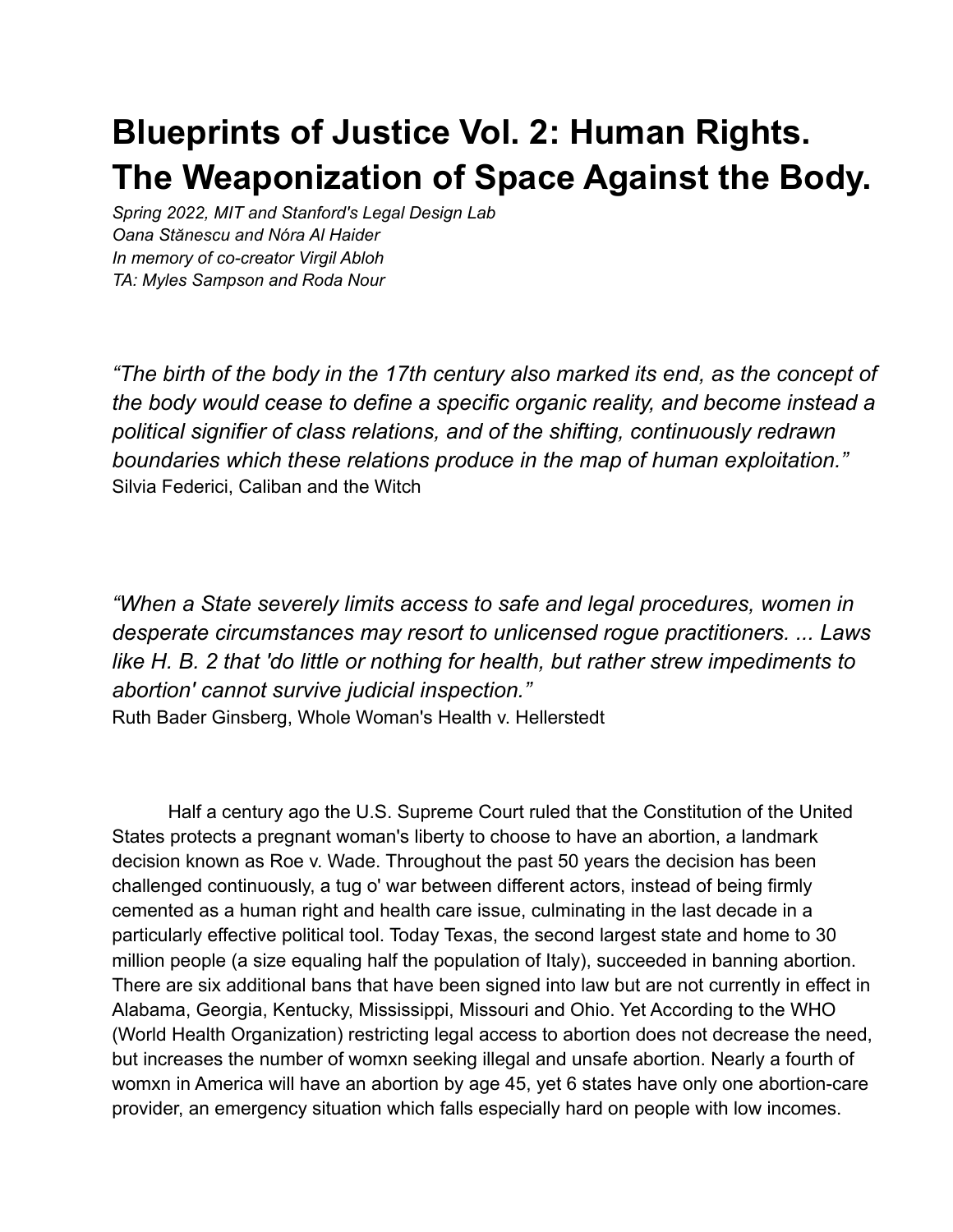## What does Space have to do with it?

Given Roe v. Wade, politicians have been seeking round-about ways of banning abortion, as they were unable to do so directly. Space became a primary weapon in the Texas Omnibus Abortion Bill, known as HB 2, signed into law in 2013, which required all abortions to be done in ambulatory surgical centers. Essentially mini-hospitals, these spaces have very specific code requirements regarding width and size of spaces, mechanical equipment and others. This automatically disqualified most if not all Planned Parenthood and other clinics. The entire established medical profession, both in Texas and nationally, disagreed that such provisions were necessary. The law faced immediate legal scrutiny, and in July 2016, the United States Supreme Court held some parts of the law to be unconstitutional in its decision on Whole Woman's Health v. Hellerstedt.

In addition to codes, the clinics have become a quite literal battle ground and both people seeking healthcare services, as well as healthcare providers are harassed and attacked by protesters who disagree with one's choice over their own body. What should be a routine gesture in any developed country, let alone the richest in the world, that of seeking medical care, is more dangerous before one makes it to the door of the clinic, then anything happening inside. Nobody should be persecuted for seeking medical care, and nobody providing care, either. This results in added costs, stress or outright inability to access medicare care to those most in need and with the least resources, as well as severely limiting the day-to-day activities of abortion clinics and in time require them to shut down.

The studio will be working in partnership with sexual health care clinics in the US that struggle to exist within the restrictions in order to examine how law and space interact, understanding the ways in which space is being weaponized against the body. More details on the collaboration will be added to the syllabus in the coming weeks.

**Studio Schedule: Schedule Tuesday & Thursday 1- 5pm**

Hybrid structure - most classes in person, with speakers joining in person or on zoom, on a case by case basis.